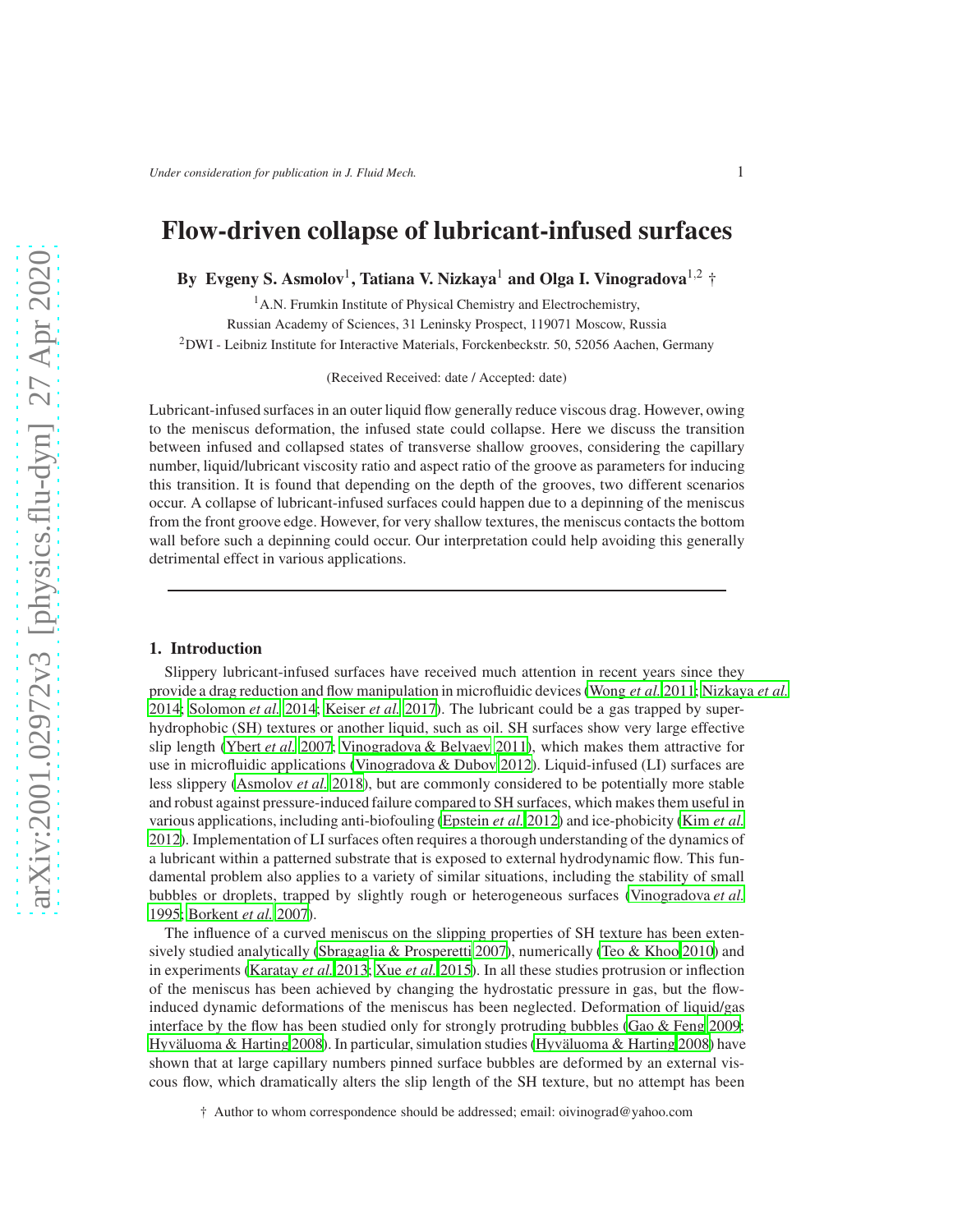made to address the issue of their stability. We are also unaware of any study of the dynamic deformation of an initially flat meniscus.

Existing theories describing a stability of lubricant-infused state mostly include the configurations of static wetting drops at the SH surface. Several static criteria have been suggested [\(Cottin-Bizonne](#page-11-4) *et al.* [2004;](#page-11-4) [Bico](#page-11-5) *et al.* [2002\)](#page-11-5), and later extended to a more complex, metastable situations [\(Reyssat](#page-12-14) *et al.* [2007;](#page-12-14) [Dubov](#page-11-6) *et al.* [2015\)](#page-11-6). The body of theoretical and experimental work investigating the stability of SH and LI surfaces in external flows is rather scarce, although there exists some recent literature in the area. [Wexler](#page-12-15) *et al.* [\(2015\)](#page-12-15); Liu *[et al.](#page-12-16)* [\(2016\)](#page-12-16) have considered an outer shear flow aligned with the direction of extended closed grooves, where a reverse pressure gradient in a lubricant is generated. As a result, a curvature of the static meniscus is largest near the channel inlet, and the failure of deep LI grooves occurs when the dynamic contact angle becomes large, while that of shallow grooves - when the meniscus contacts the groove bottom. The collapse of partially filled deep SH and LI grooves induced by an external transverse shear has been studied numerically by Ge *[et al.](#page-11-7)* [\(2018\)](#page-11-7). These authors concluded that the induced by such a flow meniscus deformation decreases with the lubricant/outer liquid viscosity ratio and that the collapse of lubricant-infused grooves is possible only when this ratio is smaller than unity.

In this paper we present some results of a study of the possible collapse of shallow lubricantinfused grooves driven by an external transverse shear flow. Our model, which is different from configurations explored before, assumes that the meniscus is initially flat and pinned at the groove edges, and that grooves are unbounded in the longitudinal direction. To solve a two-phase problem we couple a general solution of Stokes problem for an outer flow and a lubrication approach for flow in a groove. Note that similar strategy has previously been successfully employed for investigating flows over flat SH textures [\(Maynes](#page-12-17) *et al.* [2007;](#page-12-17) [Nizkaya](#page-12-18) *et al.* [2013\)](#page-12-18) and of evaporating thin film [\(Doumenc & Guerrier 2013\)](#page-11-8). We shall see that flow, induced in a lubricant layer, strongly depends on its local thickness, which is in turn controlled by a local pressure gradient, and that the stationary shape of a deformed meniscus becomes roughly antisymmetric (concaveconvex). The meniscus depinning from the front groove edge occurs when the advancing contact angle for an outer liquid is reached at some critical capillary number. However, very shallow lubricant-infused textures collapse when the deformed meniscus contacts the groove bottom. One of important differences between our results and prior work, that employed different models, is that the lubricant-infused surface becomes more stable when the lubricant/liquid viscosity ratio is smaller. Therefore, contrary to a common belief for some geometries SH surfaces could be more robust than LI ones.

The paper is arranged as follows. In Sec. [2](#page-1-0) we describe the model of a lubricant-infused shallow groove and derive asymptotic equations for a two-phase flow problem. Sec. [3](#page-6-0) contains results of our numerical calculations. We conclude in Sec. [4.](#page-8-0) The calculation details of the meniscus shape and of the effective slip length are given in Appendix [A,](#page-9-0) and we justify the use of the lubrication approximation for an inner flow in Appendix [B.](#page-10-0)

# <span id="page-1-0"></span>2. Asymptotic theory

# 2.1. *Model*

We consider a linear shear flow of an outer liquid of viscosity  $\mu^*$  over a shallow rectangular groove of width  $\delta$  and depth  $e \ll \delta$  (see Fig[.1\(](#page-2-0)a)), filled with a lubricant of viscosity  $\mu^{l*}$  (hereafter the asterisk denotes dimensional variables). The *y* ∗ -axis is aligned with the shear direction, while the *z*<sup>\*</sup>-axis is defined normal to the wall, and the dimensionless coordinates are introduced as  $y = y^*/\delta$  and  $z = z^*/\delta$ . We assume that the groove aspect ratio is small,  $\varepsilon = e/\delta \ll 1$ , and that at rest the static liquid/lubricant interface is flat and located at  $z = 0$ , i.e. there is no pressure difference across the meniscus that is pinned at the edges of the groove. When the meniscus is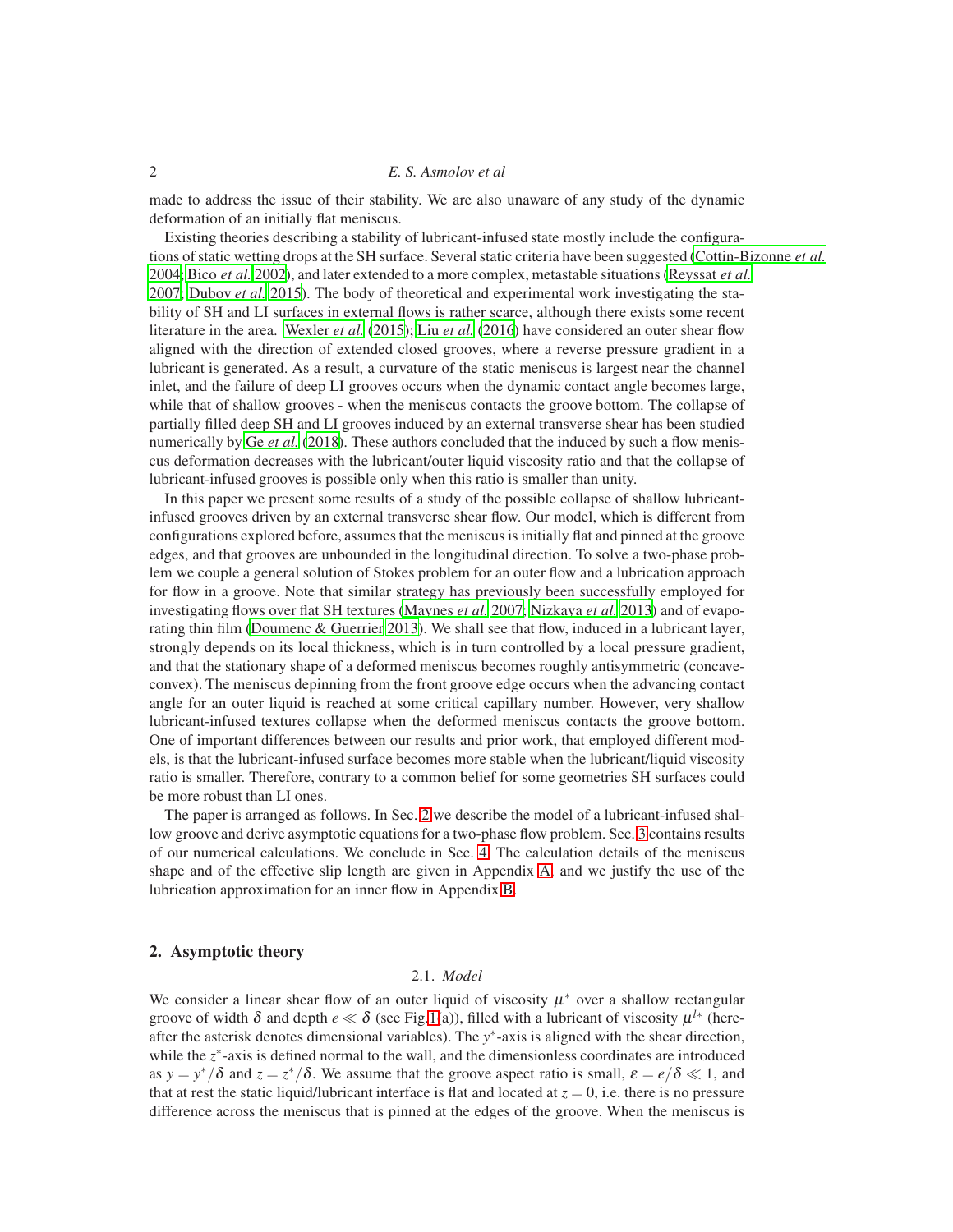

FIGURE 1. Sketches of (a) an outer shear flow past a shallow lubricant-infused groove of width  $\delta$  and depth *e*, and of (b) liquid/lubricant interface  $\epsilon \eta(y)$  in dimensionless coordinates. The concave liquid/lubricant interface meets the front groove edge with an angle  $\theta$  defined relative to a vertical.

<span id="page-2-0"></span>

<span id="page-2-1"></span>FIGURE 2. Pinning of a contact line on a rectangular groove edge. The liquid meets the solid with a contact angle Θ. Hence the contact angle at the groove edges can take any value (if the horizontal direction is considered as the reference one) between  $\Theta$  and  $\Theta + \pi/2$ , as illustrated by colored region confined between dashed lines. The attainable contact angles at the edge, redefined relative to *z*-direction, are then confined between  $\Theta - \pi/2$  and  $\Theta$ .

perturbed by an external flow, its slightly deformed shape sketched in Fig[.1\(](#page-2-0)b) can be described by a function  $\epsilon \eta(y)$ , where  $\eta = O(1)$ . It is convenient to introduce the stationary angle  $\theta \ge \pi/2$ defined (relative to a vertical direction) at the point where the concave or flat meniscus meets the groove edge (here the front one). Thanks to the lubricant volume conservation, the meniscus deformation should be rather close to antisymmetric, so that the stationary angle at the opposite grove edge (here the rear one) is about  $\pi - \theta$ . The observed angle  $\theta$  cannot exceed a limiting value known as an advancing angle, beyond which the contact line does depin from the groove edge and move. Likewise, when  $\pi - \theta$  decreases down to a limiting value of the receding angle, the contact line should suddenly shift laterally.

If we consider a chemically homogeneous (ideal) surface, the bounds of attainable values of  $\theta$ are determined univocally by a liquid contact angle  $\Theta$  (above  $\pi/2$  to provide a lubricant-infused state) on a planar horizontal surface (see Fig[.2\)](#page-2-1). Its value can, of course, always be adjusted by a suitable modification of the solid surface [\(Grate](#page-11-9) *et al.* [2012](#page-11-9); [Dubov](#page-11-6) *et al.* [2015;](#page-11-6) [Jung & Bhushan](#page-12-19) [2009\)](#page-12-19), but note that on the most solids  $\Theta$  never exceeds  $2\pi/3$  or  $120^\circ$  [\(Wexler](#page-12-15) *et al.* [2015;](#page-12-15) [Yakubov](#page-12-20) *et al.* [2000;](#page-12-20) [Jung & Bhushan 2009\)](#page-12-19). Following [Quere \(2008](#page-12-21)); [Herminghaus](#page-12-22) *et al.* [\(2008\)](#page-12-22); [Dubov](#page-11-10) *et al.* [\(2018\)](#page-11-10) one can argue that the contact angle of a liquid at the groove edges can be any between Θ (receding) and  $\Theta + \pi/2$  (advancing) as illustrated in Fig[.2](#page-2-1) by the colored regions that are symmetric relative to a midplane of the groove. The attainable contact angles redefined relative to *z*-direction are then confined between  $\Theta - \pi/2$  (receding) and  $\Theta$  (advancing). We remark and stress, however, that the bounds of attainable angles are asymmetric relative to  $z = 0$ except the case of  $\Theta = 3\pi/4$  (or 135<sup>°</sup>). Of the two possible unstable angles, the one is normally attained faster and overshadows the other. Since for our surfaces  $\Theta$  is smaller than  $3\pi/4$ , one can argue that the depinning will occur on that edge of the groove, where the meniscus is concave, and when  $\theta$  will reach the value of  $\Theta$ . For a meniscus shape sketched in Figs. [1](#page-2-0) and [2](#page-2-1) this would be the front (left) edge, but of course such a shape is by no means obvious, and will be justified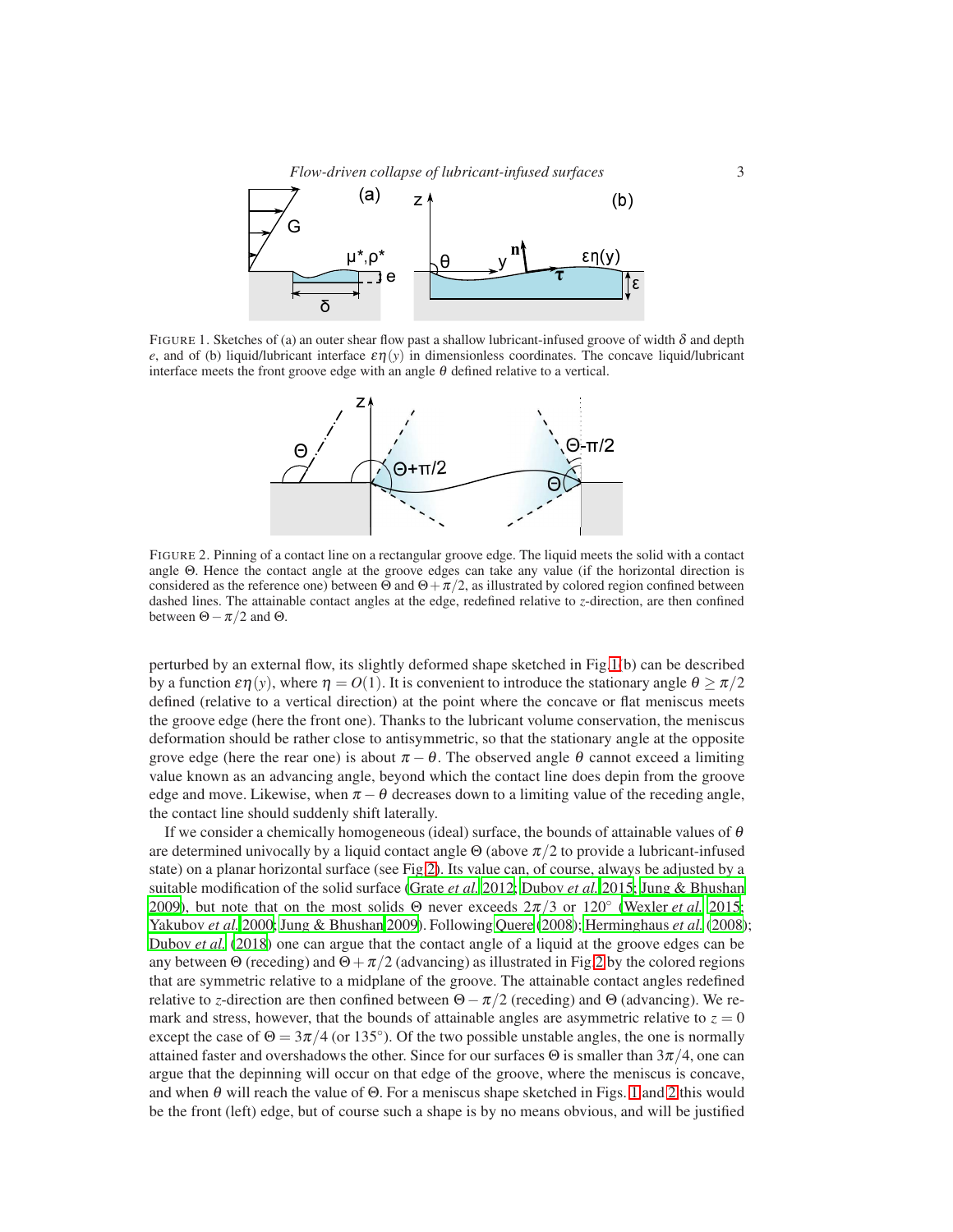

<span id="page-3-0"></span>FIGURE 3. (a) Recirculation flow in a shallow groove. (b) Shear flow and a local slip length in outer fluid.

below by solving a hydrodynamic problem. As a side note we mention that the depinning would occur simultaneously at front and rear (right) edges if  $\Theta = 3\pi/4$ , and for larger  $\Theta$  - on a rear edge, when  $\theta \simeq \Theta - \pi/2$ . Clearly, these estimates hold only for ideal surfaces and relatively low speed. They would become approximate when speed is large enough, and dynamic angle would deviate from Θ, or when surface is chemically heterogeneous. However, they provide us with some guidance.

The dimensionless velocity and pressure are defined as  $\mathbf{u} = \mathbf{u}^*/(G\delta)$  and  $p = p^*/(G\mu^*)$ , where  $G$  is an undisturbed shear rate. We stress, that near the groove the outer flow is modified due to a slippage at the liquid/lubricant interface, and that the lubricant flow, induced by a reverse pressure gradient, has zero flow rate in any cross-section (see Fig. [3](#page-3-0) (a)). The flows in a lubricant and an outer liquid are stationary and satisfy Stokes equations

<span id="page-3-1"></span>
$$
\nabla \cdot \mathbf{u} = 0, \quad \Delta \mathbf{u} - \nabla p = \mathbf{0}, \tag{2.1}
$$

$$
\nabla \cdot \mathbf{u}^l = 0, \quad \mu \Delta \mathbf{u}^l - \nabla p^l = \mathbf{0}, \tag{2.2}
$$

where  $\mathbf{u} = (0, v, w)$  and  $\mathbf{u}^l = (0, v^l, w^l)$  are velocity fields in liquid and in lubricant,  $p, p^l$  are corresponding pressure distributions, and  $\mu = \mu^{l*}/\mu^*$  is the lubricant/liquid viscosity ratio. Far from the lubricant-induced surface the liquid flow represents a linear shear flow,  $\mathbf{u}|_{z\to\infty} = ze_y$ , where e*<sup>y</sup>* is a unit vector along *y*−axis. We apply no-slip condition at solid boundaries, and at the liquid/lubricant interface,  $\varepsilon \eta(y)$ , we use the conditions of impermeability

<span id="page-3-2"></span>
$$
\mathbf{u} \cdot \mathbf{n} = \mathbf{u}^l \cdot \mathbf{n} = 0,\tag{2.3}
$$

and of continuity of tangent velocity and tangent stresses,

<span id="page-3-3"></span>
$$
\mathbf{u} \cdot \boldsymbol{\tau} = \mathbf{u}^l \cdot \boldsymbol{\tau},\tag{2.4}
$$

$$
\tau \cdot \sigma \cdot \mathbf{n} = \tau \cdot \sigma^l \cdot \mathbf{n},\tag{2.5}
$$

where  $\tau$  and **n** are unit tangent and outward normal (to the meniscus) vectors, and the stress tensors are  $\sigma = \nabla \mathbf{u} + (\nabla \mathbf{u})^T - p\mathbf{I}$  and  $\sigma^l = \mu \left( \nabla \mathbf{u}^l + (\nabla \mathbf{u}^l)^T \right) - p^l \mathbf{I}$ .

The condition for normal stresses at the interface can be derived using the Laplace equation,

<span id="page-3-4"></span>
$$
\mathbf{n} \cdot (\sigma^l - \sigma) \cdot \mathbf{n} = \frac{\kappa}{Ca},\tag{2.6}
$$

where Ca =  $\mu^* G \delta / \gamma$  is the capillary number defined using an outer liquid viscosity and  $\kappa \simeq \varepsilon \eta''$ is the interface curvature (negative for the meniscus protruding into the outer liquid).

These equations should be supplemented by the condition of volume conservation in the lu-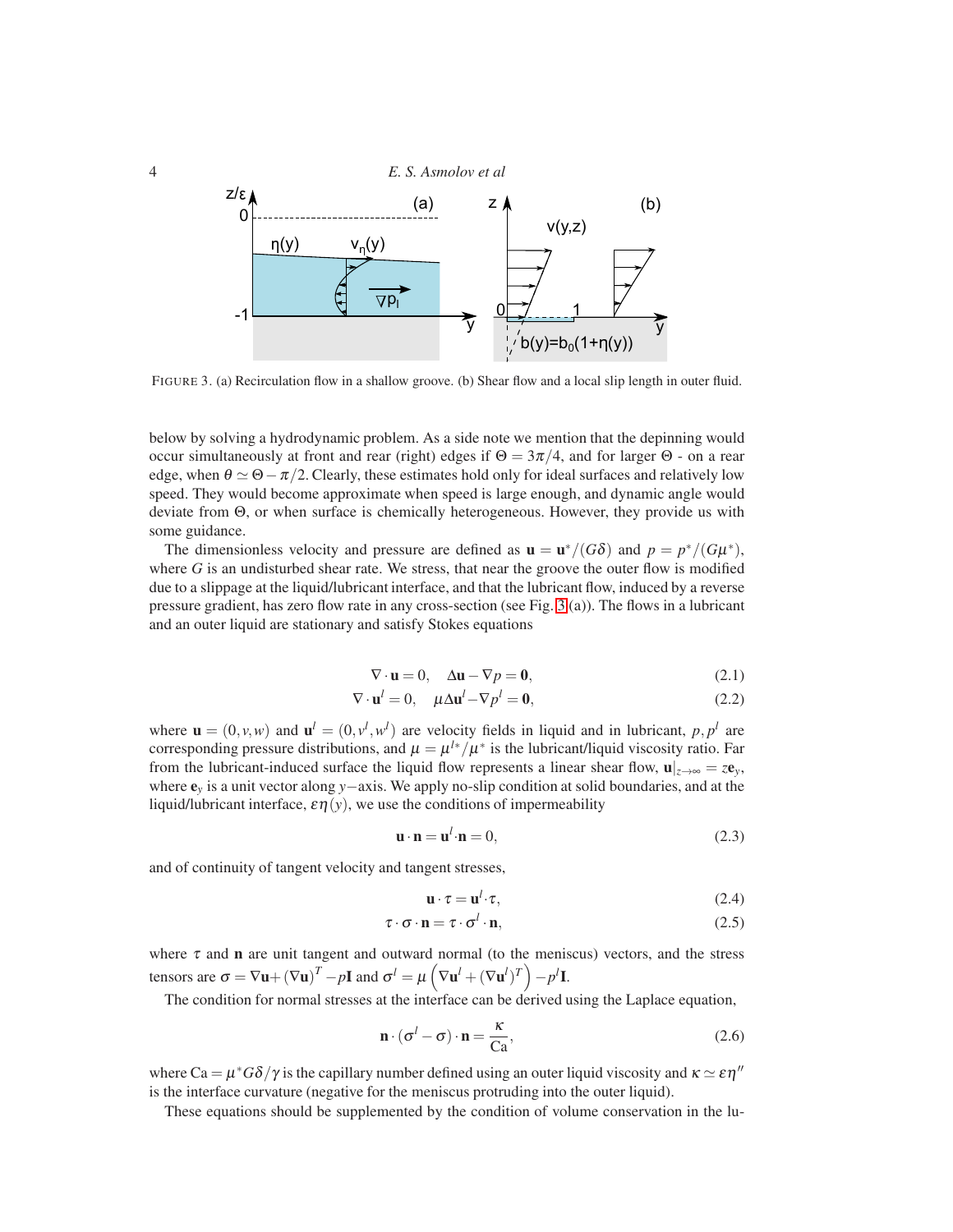bricant phase and by pinning conditions at the edges of the groove,

<span id="page-4-0"></span>
$$
\int_{0}^{1} \eta(y) dy = 0, \quad \eta(0) = \eta(1) = 0.
$$
\n(2.7)

Equations [\(2.1\)](#page-3-1)-[\(2.7\)](#page-4-0) represent a closed system governing liquid and lubricant flows. They involve three dimensionless parameters, i.e. the shallow groove aspect ratio  $\varepsilon$ , and lubricant/liquid viscosity ratio  $\mu$ , and the capillary number Ca. The two latter parameters could be any, but  $\varepsilon$  is small, so that we could use it to construct asymptotic solutions for the meniscus shape, velocity fields, and pressure.

Since  $\varepsilon$  is small,  $\tau \simeq (0,1,\varepsilon \partial_y \eta)$  and  $\mathbf{n} \simeq (0,-\varepsilon \partial_y \eta,1)$ , and boundary conditions [\(2.3\)](#page-3-2)-[\(2.5\)](#page-3-3) at a curved interface can be simplified to

<span id="page-4-1"></span>
$$
w = wl = 0, \quad v = vl = v\eta(y), \quad \frac{\partial v}{\partial z} = \mu \frac{\partial vl}{\partial z}, \tag{2.8}
$$

which define a coupling between a liquid and a lubricant. Here  $v_n(y)$  is the tangent velocity of both liquid and lubricant at the interface. From [\(2.6\)](#page-3-4) we then obtain

<span id="page-4-5"></span>
$$
\sigma_{zz}^l = \sigma_{zz} + \frac{\varepsilon \eta''}{\text{Ca}},\tag{2.9}
$$

which determines the meniscus shape, with normal stresses given by

<span id="page-4-4"></span>
$$
\sigma_{zz} = 2\partial_z w - p, \quad \sigma_{zz}^l = 2\mu \partial_z w^l - p^l. \tag{2.10}
$$

Note that the normal stresses include not only the pressure but also gradients of normal velocities since unlike the no-slip case, the latter do not vanish at slippery surfaces.

#### 2.2. *Inner flow*

The lubricant flow in the groove is generated by the interface velocity  $v_n(y)$ . For this inner problem the boundary condition, Eq.[\(2.8\)](#page-4-1), should be imposed at the curved meniscus  $z = \eta(y)$ , since its local deviation from the flat one,  $z = 0$ , is comparable to the depth of the groove,  $\varepsilon$ . Since the local slopes of the meniscus are small, we apply the lubrication theory and consider a locally parabolic velocity profile of zero flow rate:

<span id="page-4-2"></span>
$$
v^{l} \simeq v_{\eta} \left( y \right) \zeta \left( 3\zeta - 2 \right), \quad w^{l} \simeq 0, \tag{2.11}
$$

where  $\zeta = (z+\epsilon)/[\epsilon(1+\eta)]$  varies from 0 at the bottom wall to 1 at the interface. Eqs.[\(2.11\)](#page-4-2), which are equivalent to derived by [Nizkaya](#page-12-18) *et al.* [\(2013](#page-12-18)) for a flat meniscus, but varying local thickness of the thin lubricant film, allow one to immediately calculate both the lubricant shear rate at the interface

$$
\partial_z v^l = \frac{4v_\eta}{\varepsilon(1+\eta)}.\tag{2.12}
$$

and the transverse local slip length

<span id="page-4-3"></span>
$$
b(y) = \frac{v_{\eta}}{\mu \partial_{z} v^{l}} \simeq \frac{\varepsilon}{4\mu} (1 + \eta), \qquad (2.13)
$$

where  $\varepsilon/\mu = O(1)$ . Eq.[\(2.13\)](#page-4-3) implies that  $b(y)$  is proportional to a local thickness of the lubricant layer and inversely proportional to  $\mu$ , similarly to infinite systems [\(Vinogradova 1995;](#page-12-23) [Miksis & Davis 1994](#page-12-24)). We should also note that  $\frac{\varepsilon}{4\mu}$  may be interpreted as a local transverse slip length, *b*0, on a flat (undisturbed) liquid/lubricant interface [\(Nizkaya](#page-12-18) *et al.* [2013](#page-12-18), [2014](#page-12-1)).

For SH grooves, pressure induced by flow changes in the inner gas is usually neglected since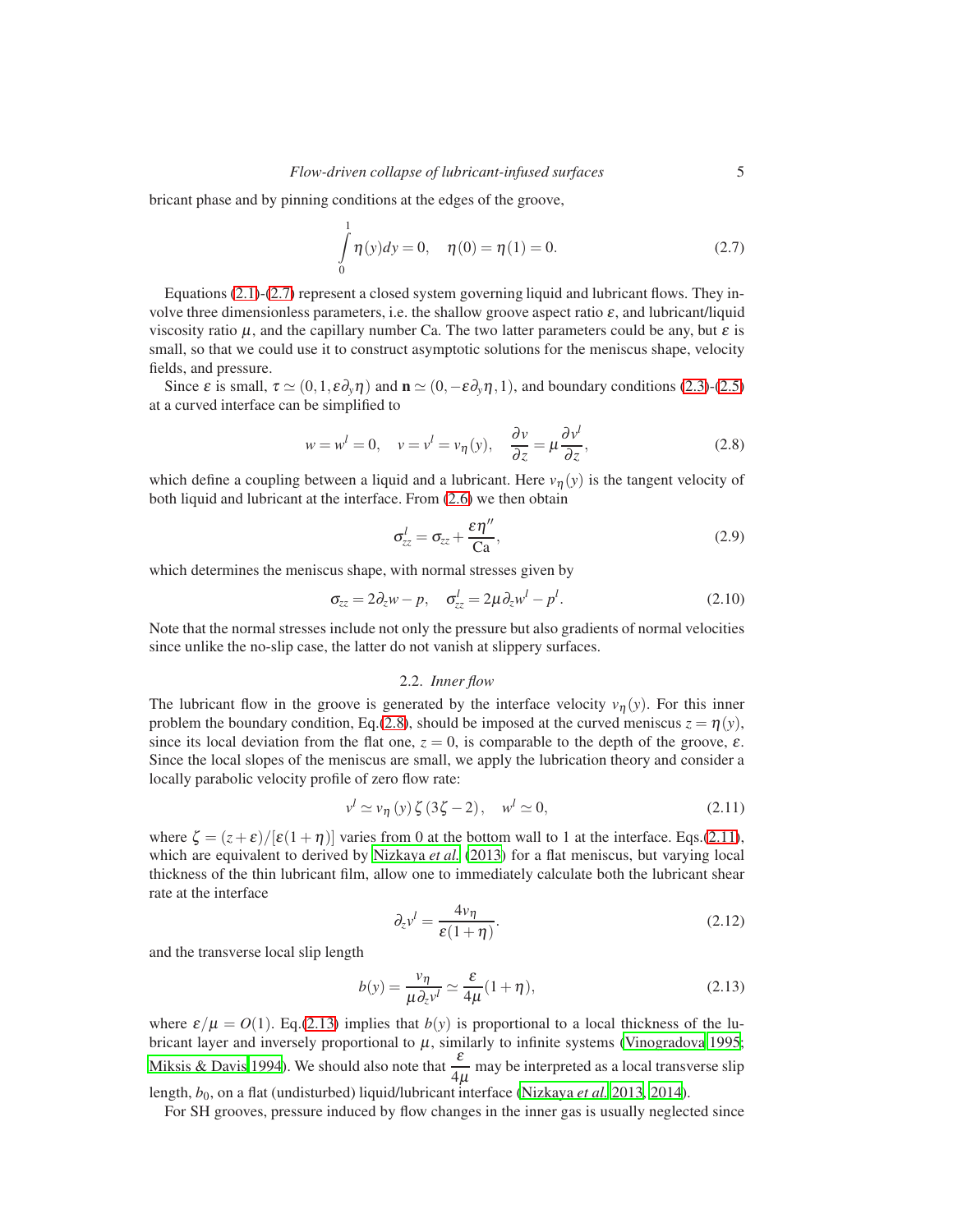$\mu \ll 1$ . However,  $\mu$  takes on finite values for lubricant-infused surfaces, and the gradient of pressure in closed shallow grooves could become very large, even when the lubricant viscosity is small,  $\mu \sim \varepsilon$ . Using simple scaling arguments one can show that  $\partial_y p^l \simeq \mu \frac{\partial^2 v^l}{\partial x^2}$  $rac{\partial y}{\partial y^2} \sim \mu \varepsilon^{-2} \gg 1.$ Indeed, the corresponding to Eq.[\(2.11\)](#page-4-2) pressure profile satisfies

<span id="page-5-0"></span>
$$
\partial_y p^l \simeq \frac{6\mu v_\eta(y)}{\varepsilon^2 (1+\eta)^2}, \quad \partial_z p^l \simeq 0. \tag{2.14}
$$

Finally, using [\(2.14\)](#page-5-0) and [\(2.2\)](#page-3-1) one can estimate that  $2\mu\partial_z w^l \simeq -2\mu\partial_y v^l \sim \mu \ll |p^l|$ . From Eqs.[\(2.10\)](#page-4-4) it then follows that  $\sigma_{zz}^l \simeq -p^l$ , which may be determined by integrating Eq.[\(2.14\)](#page-5-0).

### 2.3. *Outer flow*

We now turn to an outer liquid flow (of length scale  $\delta$ ), that is practically cannot be affected by small variations in  $\epsilon \eta$ , and, therefore, Eqs. [\(2.8\)](#page-4-1) could be mapped to the flat interface,  $\mathbf{u}|_{z=\epsilon \eta} =$  $\mathbf{u}|_{z=0} + O(\varepsilon)$ . Impermeability condition Eq.[\(2.3\)](#page-3-2) is then reduced to  $w(y,0) = 0$ , and Eq.[\(2.5\)](#page-3-3) takes the form of a conventional partial slip condition applied at  $z = 0$ ,

<span id="page-5-4"></span>
$$
v = b(y)\frac{\partial v}{\partial z},\tag{2.15}
$$

with the local slip length described by  $(2.13)$ .

An outer solution for a flow field with prescribed velocity  $v_n(y)$  and zero normal velocity can be found using  $u(y, z)$  for a longitudinal configuration [\(Asmolov & Vinogradova 2012\)](#page-11-11):

$$
v = u + z \frac{\partial u}{\partial z}, \quad w = -z \frac{\partial u}{\partial y}, \tag{2.16}
$$

<span id="page-5-2"></span><span id="page-5-1"></span>
$$
p = -2\frac{\partial u}{\partial y}.\tag{2.17}
$$

Here *u* satisfies the Laplace equation,  $\Delta u = 0$ , with the boundary condition  $u(0, y) = v_{\eta}(y)$ . Eqs. [\(2.16\)](#page-5-1), [\(2.17\)](#page-5-2) immediately suggest that  $\sigma_{zz}(0, y) = 2\partial_z w - p = 0$ . In other words, the contributions of the pressure and the gradient of normal velocity to the normal stress cancel out. This implies that the outer flow does not affect the meniscus deformation. Consequently, the meniscus shape depends on the sign of the pressure gradient in lubricant. When it is positive, the shape will be as shown in Figs. [1](#page-2-0) and [2,](#page-2-1) i.e. concave at the front groove edge and convex at the rear one.

The equation describing the meniscus shape can be obtained by differentiating Eq.[\(2.9\)](#page-4-5) with respect to *y*. Keeping then only the leading term in  $\varepsilon$  and using Eq.[\(2.11\)](#page-4-2) we find that this shape obeys

<span id="page-5-3"></span>
$$
\eta''' = -\frac{6\mu\text{Ca}}{\varepsilon^3} \frac{v_\eta(y)}{(1+\eta)^2}.\tag{2.18}
$$

To solve this differential equation, conditions [\(2.7\)](#page-4-0) should be imposed.

To summarize, the outer asymptotic problem is reduced to Eq.[\(2.1\)](#page-3-1) coupled with the equation for the meniscus shape [\(2.18\)](#page-5-3) expressed via the local slip length  $b(y)$ , Eq.[\(2.13\)](#page-4-3), and interface velocity *v*η.

#### 2.4. *Limiting cases*

In the general case, the inner and outer flows are strongly coupled, and the two-phase problem should be solved numerically. However, in some limits the system could be simplified, thanks to a decoupling of these flows.

In the limit of  $\varepsilon/\mu \ll 1$ , typical for very viscous lubricant and/or extremely thin lubricant layer, Eq.[\(2.15\)](#page-5-4) reduces to a no-slip boundary condition,  $v(y,0) \approx 0$ . Consequently, an outer flow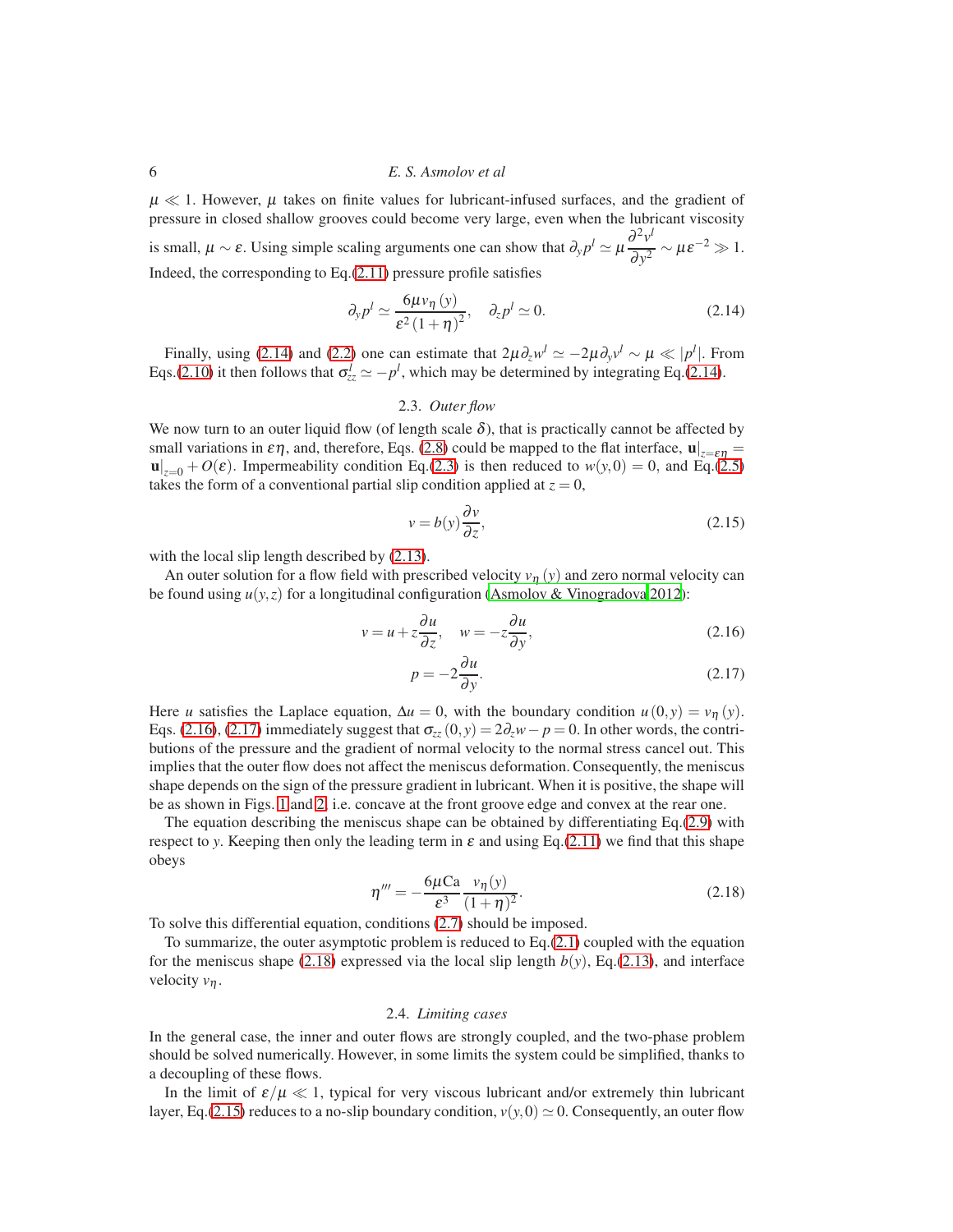*Flow-driven collapse of lubricant-infused surfaces* 7



<span id="page-6-2"></span>FIGURE 4. (a) Meniscus shape computed at  $\varepsilon = 0.1$  and Ca = 0.3. Solid, dashed and dash-dotted curves show results obtained using  $\mu = 0.02, 0.2$  and 1. Bold curve shows calculations from asymptotic Eq.[\(2.19\)](#page-6-1). (b) Predictions of Eq.[\(2.19\)](#page-6-1) for  $\varepsilon = 0.1$  and Ca = 0.1, 0.2, 0.3 (dash-dotted, dashed and solid curves).

remains undisturbed by the inner one, and the shear stress in liquid is  $\partial_z v(y,0) \simeq 1$ . It follows then from [\(2.8\)](#page-4-1) that the lubricant shear rate is  $\partial_z v^l(y,0) \simeq \mu^{-1}$ , and the interface velocity, found from Eq.[\(2.15\)](#page-5-4), is  $v_{\eta} = b(y)\partial_z v(y,0) \simeq \varepsilon(1+\eta)/4\mu$ , i.e. it decreases with  $\mu$ . From Eq.[\(2.14\)](#page-5-0) it follows then that  $\partial_y p^l$  is finite and does not depend on  $\mu$ , and Eq.[\(2.18\)](#page-5-3) reduces to

<span id="page-6-1"></span>
$$
\eta''' = -\frac{3\text{Ca}}{2\epsilon^2 (1+\eta)}.\tag{2.19}
$$

In the opposite limiting case of low lubricant viscosity,  $\varepsilon/\mu \gg 1$ , the local slip length  $b(y)$  is large provided  $1 + \eta(y)$  remains finite. Thus we might argue that at any deformation a sensible approximation for a local slip would be  $b(y) \rightarrow \infty$  that leads to the interface velocity  $v^P_{\eta}(y) =$  $\frac{1}{4}$   $\left[1 - (2y - 1)^2\right]^{1/2}$  [\(Philip 1972\)](#page-12-25). Substituting this to Eq.[\(2.18\)](#page-5-3) we get

<span id="page-6-3"></span>
$$
\eta''' = -\frac{6\mu\text{Ca}}{\varepsilon^3} \frac{v_\eta^p(y)}{(1+\eta)^2}.\tag{2.20}
$$

## <span id="page-6-0"></span>3. Results of calculations and discussion

In this section we present some numerical results for a model system formulated above. The details of our calculations are presented in Appendix [A.](#page-9-0) In Appendix [B](#page-10-0) we present some numerical results justifying the use of the lubrication approximation.

We have first investigated the dynamic meniscus stationary shape,  $\eta(y)$ , at fixed  $\varepsilon = 0.1$ . Fig. [4\(](#page-6-2)a) shows the numerical results obtained using  $Ca = 0.3$ , and several typical viscosity contrasts,  $\mu = 0.02$  (water/air interface),  $\mu = 0.2$  (oil/water), and  $\mu = 1$ , where liquid and lubricant are of the same viscosities. Our calculations confirm that the function  $\eta(y)$  is nearly antisymmetric and has two extrema. It takes its minimum value close to the front edge of the groove (region of concave curvature), and a maximum occurs in the vicinity of the rear edge, where  $\eta(y)$  inverts its curvature to convex. As predicted and discussed above, this implies that that the depinning occurs at the front edge. The absolute values of extrema decrease with  $\varepsilon/\mu$ , which implies that with our parameters the meniscus deformation grows with  $\mu$ . Also included are predictions of asymptotic Eq.[\(2.19\)](#page-6-1), which determines an upper bound on meniscus deformation, attainable for very small  $\varepsilon/\mu$ . For smaller values of Ca, the maximum possible meniscus deformation decreases as illustrated in Fig. [4\(](#page-6-2)b). We also note that a larger deflection of the meniscus shape from the flat one is always accompanied by an increase in  $\theta = \pi/2 - \arctan(\epsilon \eta'(0))$ .

As described in Sec. [2,](#page-1-0) the local curvature of the meniscus is associated with pressure in the lubricant film, which in turn can be related to the lubricant flow. Fig. [5](#page-7-0) plots the lubricant pressure, local slip length  $b(y)$  and the interface velocity  $v<sub>\eta</sub>(y)$  computed with the same parameters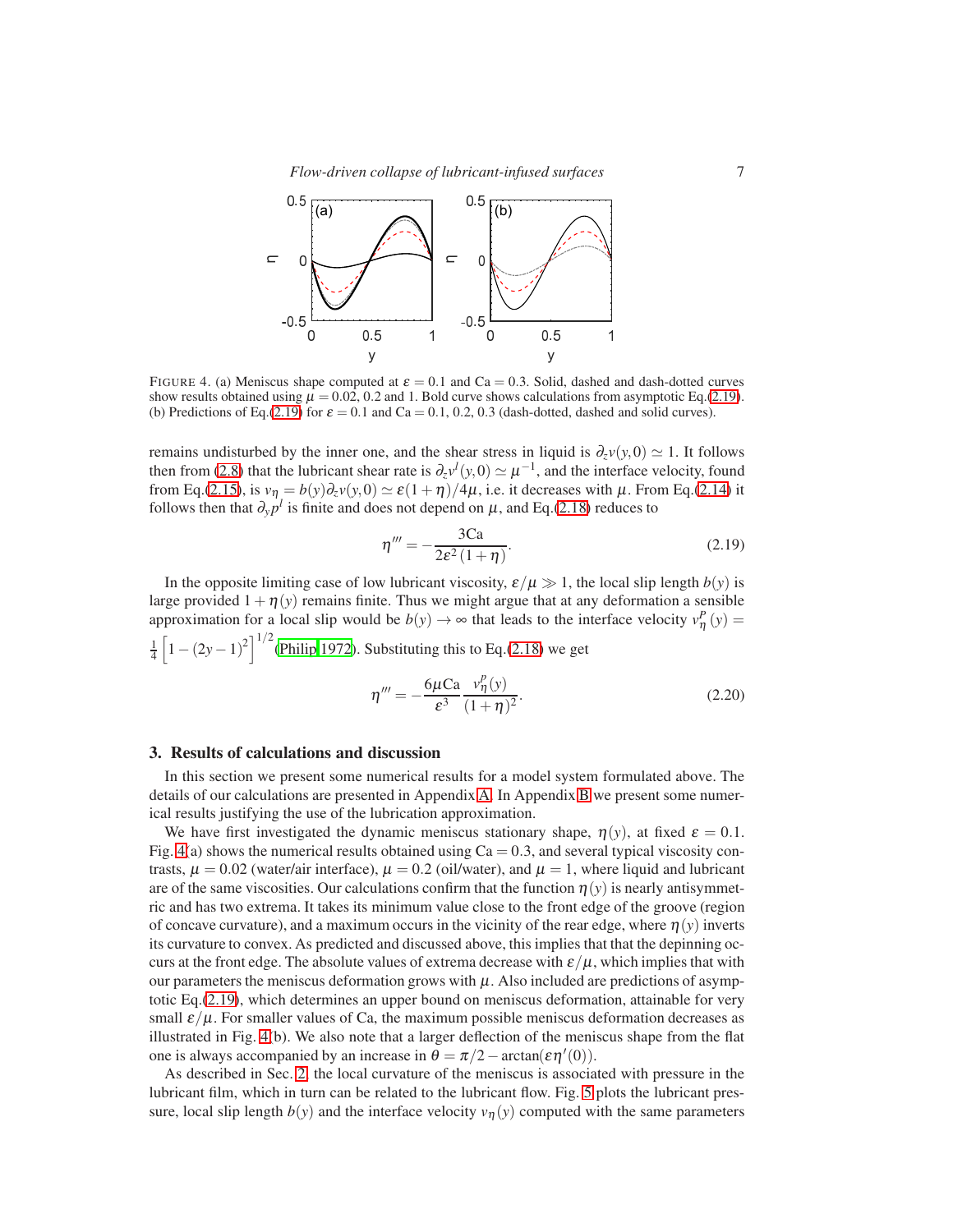

FIGURE 5. The lubricant pressure (a), local slip length (b), and interface velocity (c) calculated using  $\varepsilon = 0.1$  and Ca = 0.3. Solid, dashed and dash-dotted curves show results for  $\mu = 0.02$ , 0.2 and 1. Dotted lines show results for a flat meniscus.

<span id="page-7-0"></span>

<span id="page-7-1"></span>FIGURE 6. (a) Critical values of Ca, beyond which the lubricant-infused surfaces collapse, versus  $\varepsilon$  calculated using  $\Theta = 120^\circ$  and  $\mu = 0.02$  (squares), 0.2 (circles), 1 (diamonds). Filled and open symbols are obtained from Eqs.[\(2.18\)](#page-5-3) and [\(B 2\)](#page-11-12), and correspond to the depinning. Dashed curves correspond to a contact of the liquid/lubricant interface with the bottom wall. (b) The same, but for  $\Theta = 110^\circ$ . (c) Critical Ca at which the depinning occurs as a function of  $\mu$  calculated for  $\varepsilon = 0.1$ . Solid curves from top to bottom show results obtained using  $\Theta = 120^\circ$  and  $110^\circ$ . Dashed lines plot the corresponding asymptotic values calculated from Eq.[\(2.19\)](#page-6-1).

as in Fig. [4\(](#page-6-2)a). We see that  $p<sup>l</sup>$  increases with *y*, and its (positive) gradient is smaller for larger  $\varepsilon/\mu$ , that implies that at fixed  $\varepsilon$  pressure gradient grows with  $\mu$ . By contrast, both  $b(y)$  and  $v_{\eta}(y)$ increase with  $\varepsilon/\mu$ . The numerical data also show that at large  $\varepsilon/\mu$  the interface velocity remains close to  $v^P_{\eta}(y)$ , but for smaller slip lengths it is significantly affected by the deformation of a lubricant film.

To examine the scenario of a collapse more closely, the critical Ca has been calculated as a function of  $\varepsilon$  for several values of  $\mu$  (taken the same as in Figs. [4](#page-6-2) and [5\)](#page-7-0). Specimen results obtained using  $\Theta = 120^\circ$  and  $110^\circ$  that are close to those observed experimentally [\(Grate](#page-11-9) *et al.*) [2012;](#page-11-9) [Dubov](#page-11-6) *et al.* [2015;](#page-11-6) [Wexler](#page-12-15) *et al.* [2015](#page-12-15); [Jung & Bhushan 2009\)](#page-12-19) are included in Figs. [6\(](#page-7-1)a) and (b), where we denote by filled symbols in the  $(Ca, \varepsilon)$  plane the values of Ca, which correspond to  $\theta = \Theta$ . It is well seen that for smaller  $\Theta$  the depinning should occur at smaller Ca. Note that these results well agree with calculations made using the exact equation for the meniscus curvature (shown by open symbols), confirming the validity of our approximations. As  $\mu$  increases the required for a depinning value of Ca reduces, and for sufficiently large  $\mu$  should approach the value calculated from Eq.[\(2.19\)](#page-6-1). The curve for the critical Ca of depinning as a function of  $\mu$ , calculated using  $\varepsilon = 0.1$ , is included in Fig. [6\(](#page-7-1)c). It can be seen that it reduces rapidly at small viscosity contrast and saturates to a constant value given by Eq.[\(2.19\)](#page-6-1) already at  $\mu \geq 1$ . We emphasize that at smaller  $\varepsilon$  our non-linear system has no positive stationary solution when Ca becomes larger than some critical value. As Ca approaches this value, the local thickness of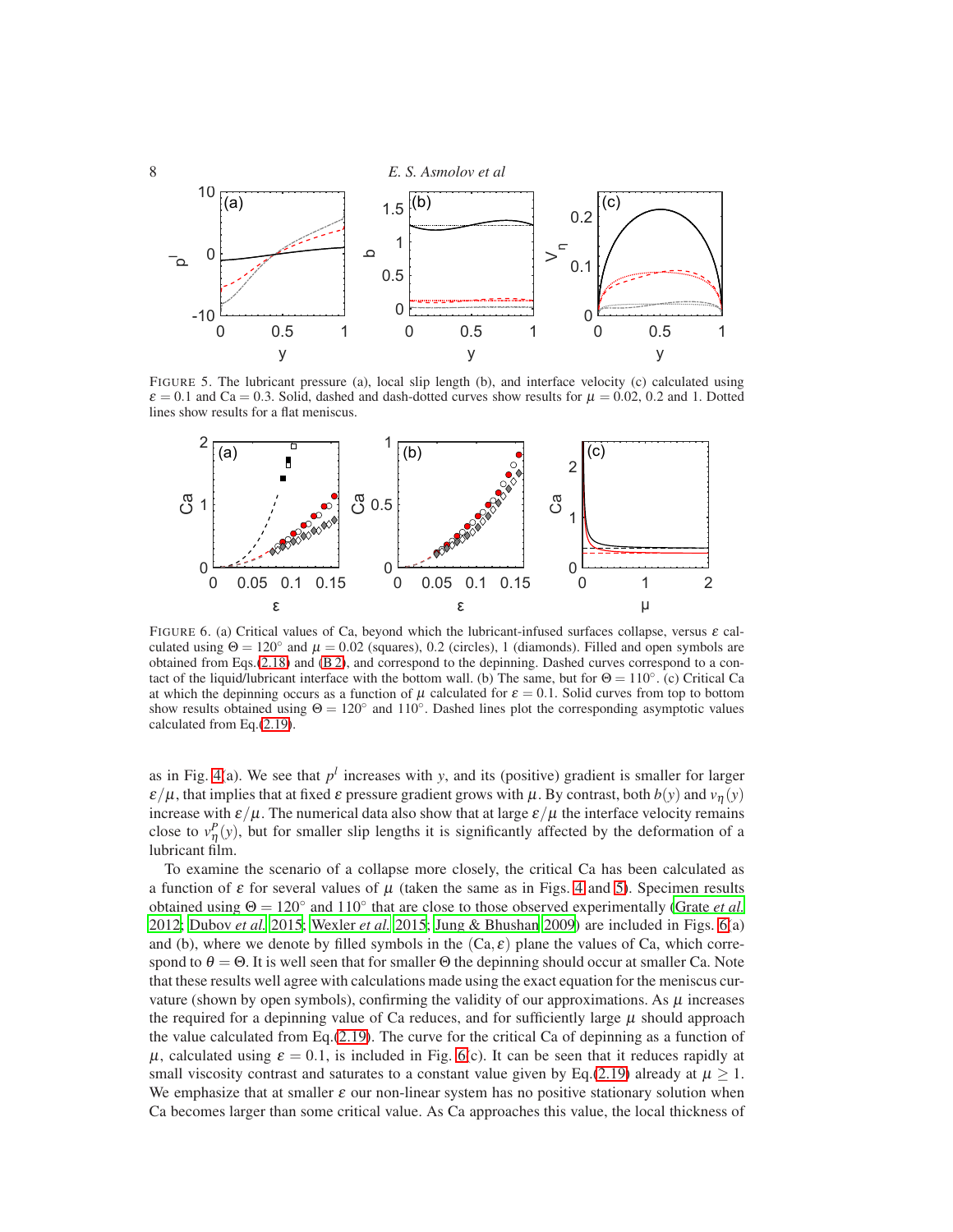### *Flow-driven collapse of lubricant-infused surfaces* 9



<span id="page-8-1"></span>FIGURE 7. (a) Critical Ca/ $\varepsilon^2$  (solid curve), corresponding to a contact of the meniscus with the bottom wall, as a function of  $\varepsilon/\mu$ . The solution of Eq.[\(2.19\)](#page-6-1) is shown by a filled circle. (b) Critical  $\mu Ca/\varepsilon^3$  (solid curve) and predictions of Eq.[\(2.20\)](#page-6-3) that determines the asymptotic slope of critical Ca/ $\varepsilon^2$  at large  $\varepsilon/\mu$ (dashed line).

a lubricant film tends to zero, which is accompanied by an infinite growth of the pressure gradi-ent in the film neck (see Appendix [A\)](#page-9-0), but note that  $\theta$  still remains smaller than  $\Theta$ . Therefore, one might argue that for sufficiently small  $\varepsilon$  the curve of failure of lubricant-infused surfaces included in Figs. [6\(](#page-7-1)a) and (b) reflects a contact of a deformed meniscus with the bottom wall that occurs before the value of  $\Theta$  is reached. It is interesting that the curves corresponding to these two scenarios of collapse of lubricant-infused surfaces meet smoothly at  $\varepsilon \simeq 0.07$  ( $\Theta = 120^{\circ}$ ) and  $\varepsilon \simeq 0.05$  ( $\Theta = 110^{\circ}$ ) in Figs. [6\(](#page-7-1)a) and (b).

Finally, we recall that  $b_0$  is proportional to  $\varepsilon/\mu$ , so that based on Eq.[\(2.18\)](#page-5-3) one can suggest that critical  $Ca/\varepsilon^2$  is a universal scaled capillary number that allows one to evaluate when the meniscus contacts a bottom and this scenario of a failure of lubricant-infused surfaces occurs. To illustrate this we plot in Fig. [7\(](#page-8-1)a) the curve separating liquid-infused and collapsed states of the lubricant-infused surfaces in the  $(Ca/\varepsilon^2, \varepsilon/\mu)$  plane. The stable configuration corresponds to an area under the curve, while in the upper region the lubricant-infused surface is never stable. At  $\varepsilon/\mu \to 0$  we recover a solution of Eq.[\(2.19\)](#page-6-1). The critical Ca/ $\varepsilon^2$  increases with  $\varepsilon/\mu$ , and at sufficiently large  $\varepsilon/\mu$  it grows practically linearly with the slope  $O(10)$ . This is better seen in Fig. [7\(](#page-8-1)b), where we reproduced our data in the  $(\mu Ca/\varepsilon^3, \varepsilon/\mu)$  plane. When  $\varepsilon/\mu \to \infty$ , the solution of Eq.[\(2.20\)](#page-6-3) becomes exact, but we might argue that it becomes a sensible approximation when  $\epsilon/\mu$  becomes large, i.e. for SH surfaces.

## <span id="page-8-0"></span>4. Conclusion

We have studied the meniscus deformation in an outer shear flow oriented transverse to lubricantinfused shallow grooves. It has been shown that the deviations of meniscus shape from the initial one, are mostly controlled by the inner, pressure-driven, lubricant flow. While such a deformation practically does not affect the value of the slip length, it could induce the collapse of the lubricant-infused surface. Whether or not such a collapse should occur depends on the capillary number Ca, lubricant/liquid viscosity ratio  $\mu$ , and aspect ratio of the groove  $\varepsilon$ . Our work has shown that unlike the previously considered case of deep grooves, for shallow grooves the meniscus deformation increases with  $\mu$ . The mechanism of the failure of lubricant-infused shallow grooves depends, in turn, on the value of ε. We have identified two separate mechanisms of failure of lubricant-infused state of surfaces. This could happen due to a depinning of the meniscus from the front groove edge, when the value of advancing contact angle is reached. However, in the case of very small  $\varepsilon$ , the meniscus contacts the bottom wall before such a depinning could occur.

We have already mentioned the prior numerical work of Ge [et al.](#page-11-7) [\(2018](#page-11-7)) who studied deep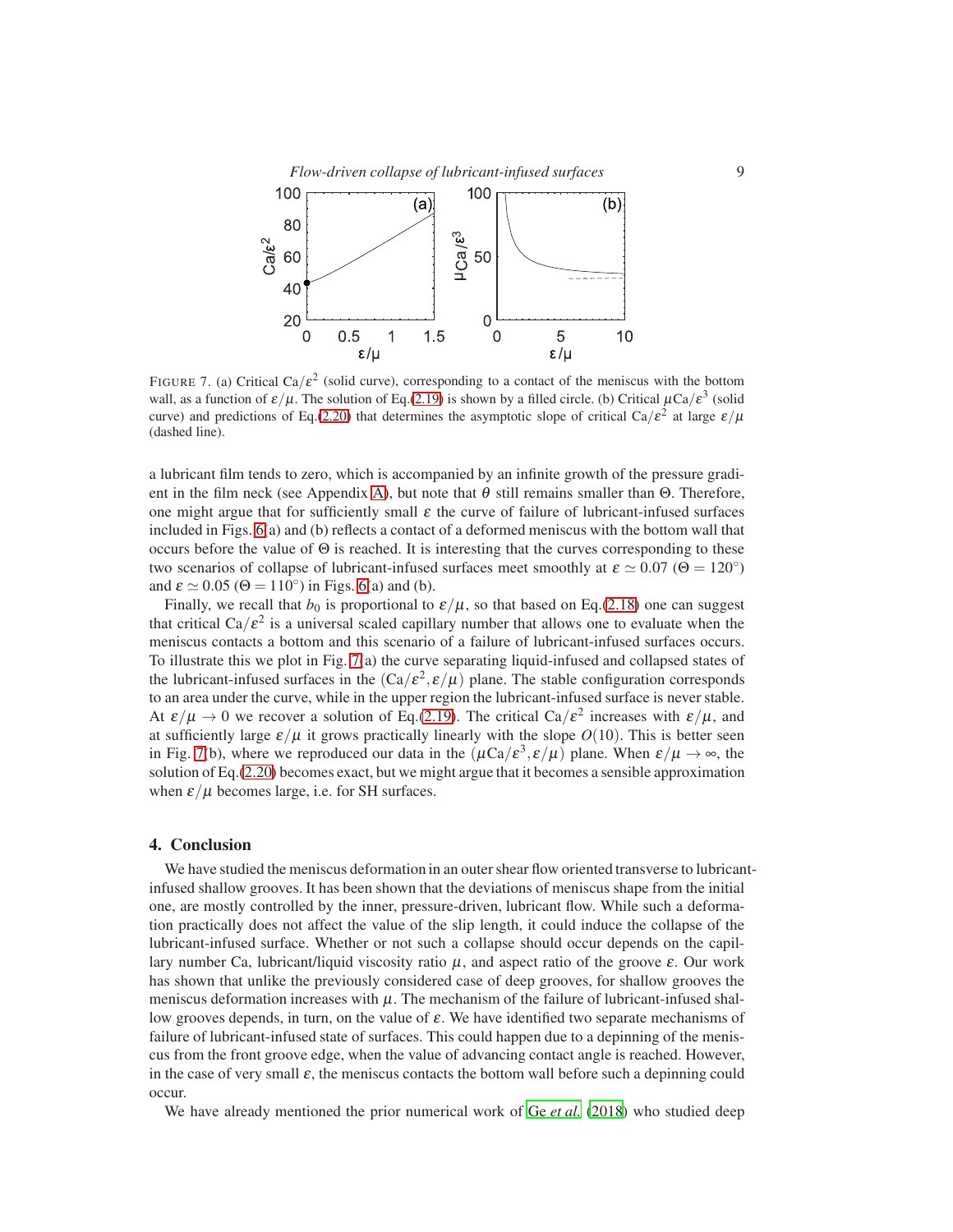transverse grooves, filled by a lubricant only partly (implying the mobility of the contact line), and found that the meniscus deformation decreases with  $\mu$ . One important difference of our results for shallow transverse grooves with pinned contact lines is that the deformation decreases upon reducing  $\mu$ , likewise in the case of deep longitudinal grooves [\(Wexler](#page-12-15) *[et al.](#page-12-16)* [2015](#page-12-15); Liu *et al.* [2016\)](#page-12-16). We are unaware of any reported measurements of failure of transverse LI grooved surfaces. It would be very timely to test theoretical predictions for transverse LI grooves by experiments.

Finally, we recall that here an ideal, chemically homogeneous, surface has been assumed. For such a surface, the advancing liquid contact angle (relative the vertical) is exactly equal to a (Young) angle Θ. For a chemically heterogeneous material the advancing angle will, of course, exceed the value of Θ, making the LI surface more stable against depinning. Conversely, a hypothetic surface of very large Θ, where depinning would be expected at the rear groove edge, becomes less stable when chemically heterogeneous since the receding angle is smaller than Θ.

This research was partly supported by the Russian Foundation for Basic Research (grant 18- 01-00729) and the Ministry of Science and Higher Education of the Russian Federation.

### <span id="page-9-0"></span>Appendix A. Numerical method

The asymptotic equations [\(2.19\)](#page-6-1) and [\(2.20\)](#page-6-3) are solved using Runge-Kutta procedure and New-ton method to satisfy boundary conditions [\(2.7\)](#page-4-0). In general case  $\varepsilon/\mu = O(1)$ , Eqs. [\(2.1\)](#page-3-1), [\(2.15\)](#page-5-4) and [\(2.18\)](#page-5-3) are coupled and we use an iteration scheme, starting from some initial guess. Once the meniscus shape on *k*-th iteration is known, we solve the Stokes equations in liquid Eq.[\(2.1\)](#page-3-1) with the local slip length  $b^k(y) = b_0[1 + \eta^k(y)]$ . We calculate the outer flow for periodical grooves [\(Nizkaya](#page-12-18) *et al.* [2013\)](#page-12-18) and expand the solution into Fourier series on a computational domain with a period  $L = 5\delta$  (where the solution is no longer dependent on L). The local slip boundary conditions are satisfied using collocation method. The computed interface velocity  $v^k_{\eta}(y)$  is then substituted into the right-hand side of Eq.[\(2.18\)](#page-5-3) to obtain the next iteration:

$$
\frac{\partial^3 \eta^{k+1}}{\partial y^3} = \frac{6\mu Ca}{\varepsilon^3} \frac{v_\eta^k(y)}{(1+\eta^k)^2}.
$$
 (A1)

The meniscus shape is also sought in terms of Fourier series,

<span id="page-9-1"></span>
$$
\eta(y) = A + B(1 - y)y + \sum_{n=1}^{N_f} [a_n \cos(k_n y) + b_n \sin(k_n y)],
$$
\n(A2)

where  $k_n = 2\pi n$  and  $A, B, a_n, b_n$  are a set of  $2N_f + 2$  unknown coefficients. To obtain the coefficients  $a_n, b_n$  we substitute [\(A 2\)](#page-9-1) into [\(2.18\)](#page-5-3) and solve the resulting system of linear equations using the collocation method. Constants *A* and *B* are then found from the conditions [\(2.7\)](#page-4-0):  $A = -\sum a_n, B = -6(A+1).$ 

If  $\varepsilon$  is very small, the solution becomes singular when Ca approaches some critical value, which is also quite small. Namely, the smallest local thickness of a lubricant film tends to zero, and simultaneously the pressure gradient diverges. This is illustrated in Fig. [8.](#page-10-1) We see that the smallest thickness of the lubricant film slightly decreases with the small increase in  $Ca/\varepsilon^2$ , but the third derivative of  $\eta(y)$ , which reflects the growth of pressure gradient in the lubricant neck, changes significantly. Beyond some critical Ca, the solution of positive film thickness does not exist, and our numerical scheme fails to converge.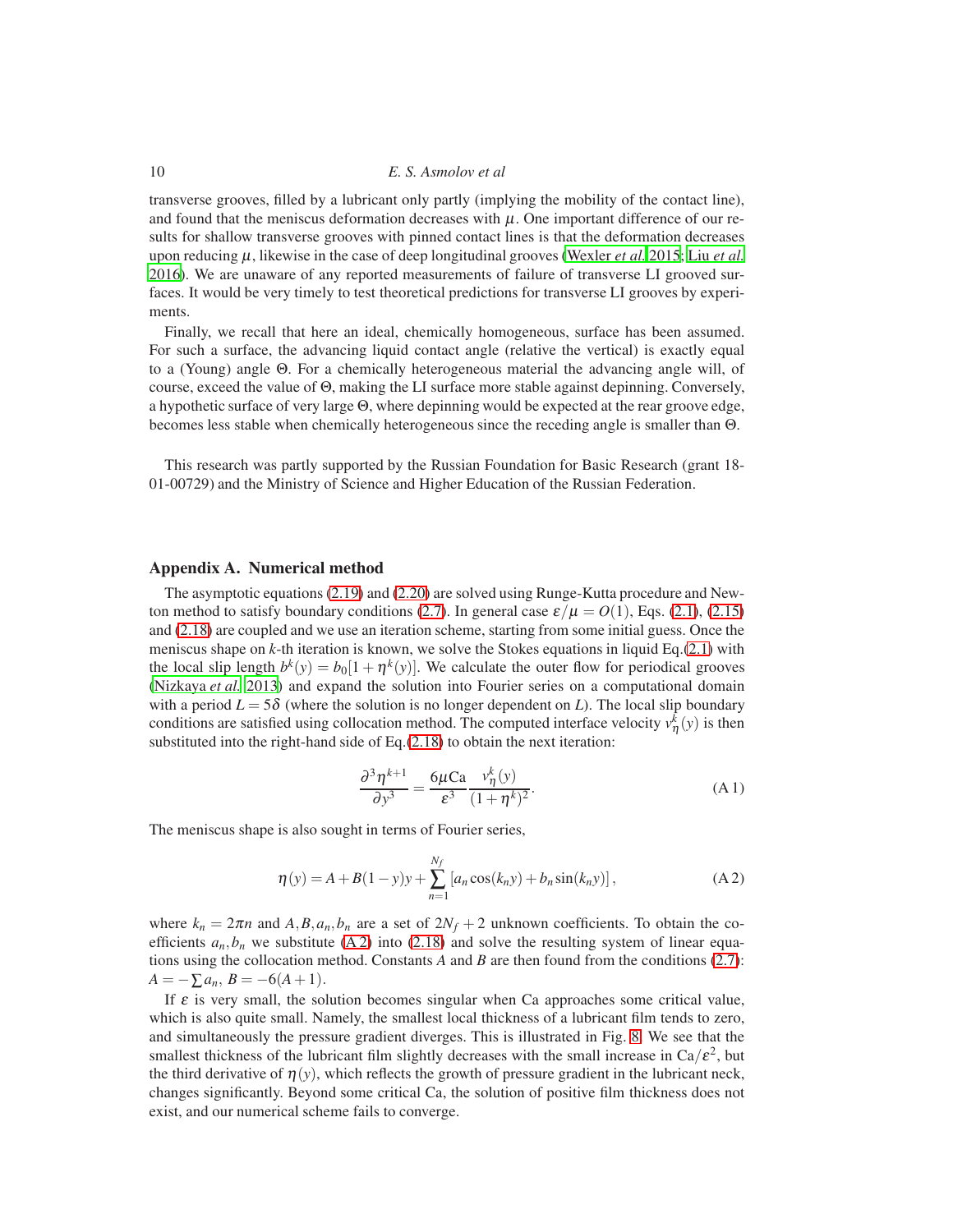

<span id="page-10-1"></span>FIGURE 8. (a) Meniscus shape, (b) its first and (c) third derivatives calculated using  $\varepsilon/\mu \ll 1$  and  $Ca/\varepsilon^2 = 41.3$ , 42.3, 43.3 (dotted, dashed and solid lines).



<span id="page-10-2"></span>FIGURE 9. Lubricant velocity field computed using  $\varepsilon = 0.1$  and  $\mu = 0.2$ .

# <span id="page-10-0"></span>Appendix B. Validation of the model based on a lubrication approximation

In our asymptotic model we describe the flow inside the groove using the lubrication theory. It is of considerable interest to determine its accuracy and the range of validity for our configuration.

To validate this approach, here we first present some exact results for a two-phase system with a flat meniscus. Our numerical calculations are based on the method developed by Ng *[et al.](#page-12-26)* [\(2010](#page-12-26)); [Nizkaya](#page-12-1) *et al.* [\(2014\)](#page-12-1). Fig. [9](#page-10-2) shows the lubricant velocity field computed using  $\varepsilon = 0.1$ and  $\mu = 0.2$ . We see that the velocity field far from the side texture wall is unidirectional, with a parabolic profile of zero mean flux, confirming all the features described by Eq.[\(2.11\)](#page-4-2). However, in the vicinity of the side wall there is a discernible vertical velocity component, indicating that a simple lubrication model can only be considered as a first approximation.

To examine a significance of these deviations from the lubrication model more closely, in Fig. [10\(](#page-11-13)a) we compare the exact numerical results for a velocity at the flat liquid/lubricant interface with predictions of our asymptotic model, i.e. with the solution of [\(2.18\)](#page-5-3) obtained using  $\eta = 0$ . The agreement is quite good, but at  $y \rightarrow 1$  there is some discrepancy, and the lubrication theory slightly overestimates the interface velocity. We have also calculated streamwise velocity profiles in a lubricant. Results for cross-sections  $y = 0.75$  and  $y = 0.95$  are plotted in Fig. [10\(](#page-11-13)b). The exact velocity profiles fully coincide with the lubrication model when  $y = 0.75$ , but close to the side texture wall,  $y = 0.95$ , we again observe some deviations of the lubrication theory data from the exact results. Nevertheless, the calculations demonstrate that this discrepancy is small.

Another possible source of inaccuracy of the lubrication model is the use of the first-order approximation for the interface curvature,  $\kappa \simeq \varepsilon \eta''$ , in Eq.[\(2.9\)](#page-4-5), instead of an exact equation for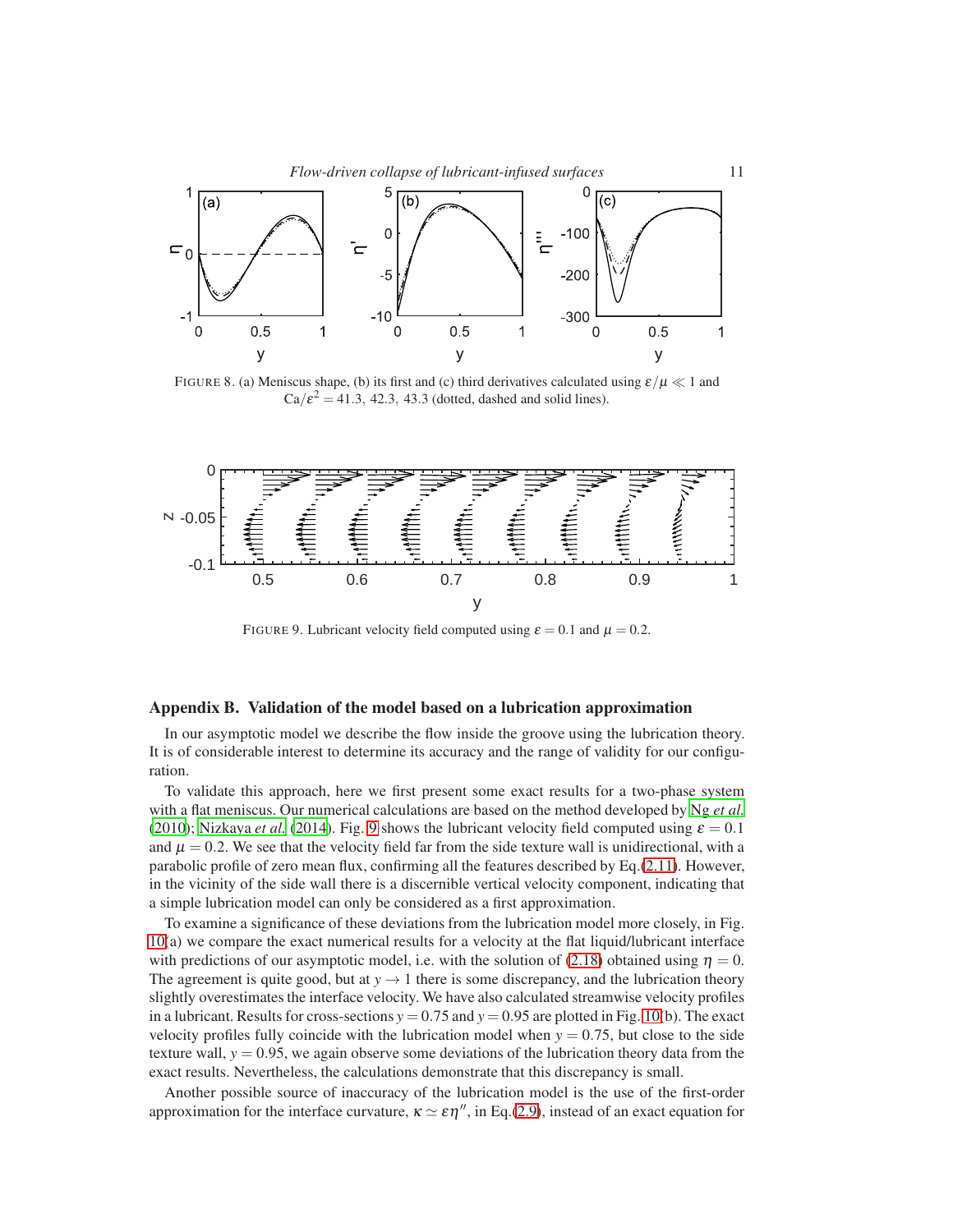

<span id="page-11-13"></span>FIGURE 10. (a) Velocity at the interface of a flat meniscus and (b) inner velocity profiles at cross-sections  $y = 0.75$  and 0.95 calculated for  $\varepsilon = 0.1$  and  $\mu = 0.2$ . Solid curves show the exact solutions, dashed curves plot results of the lubrication theory.

the curvature,

<span id="page-11-14"></span>
$$
\kappa = \frac{\varepsilon \eta''}{\left(1 + \varepsilon^2 \eta'^2\right)^{3/2}}.\tag{B.1}
$$

Eq.[\(2.18\)](#page-5-3) governing the meniscus shape can be rewritten using  $(B 1)$  as

<span id="page-11-12"></span>
$$
\left[\frac{\eta''}{\left(1+\varepsilon^2\eta'^2\right)^{3/2}}\right]' = -\frac{6\mu\text{Ca}}{\varepsilon^3}\frac{v_\eta(y)}{(1+\eta)^2}.\tag{B.2}
$$

In Section [3,](#page-6-0) we compare the numerical solutions of Eqs.[\(2.18\)](#page-5-3) and [\(B 2\)](#page-11-12) for several  $\mu$  (see Fig. [6\(](#page-7-1)a) and (b)), and show that they are very close. This implies that  $\epsilon \eta'$  always remains small and can safely be neglected.

# **REFERENCES**

- <span id="page-11-0"></span>ASMOLOV, E. S., NIZKAYA, T. V. & VINOGRADOVA, O. I. 2018 Enhanced slip properties of lubricantinfused grooves. *Phys. Rev. E* 98, 033103.
- <span id="page-11-11"></span>ASMOLOV, E. S. & VINOGRADOVA, O. I. 2012 Effective slip boundary conditions for arbitrary onedimensional surfaces. *J. Fluid Mech.* 706, 108.
- <span id="page-11-5"></span>BICO, J., THIELE, U. & QUERE, D. 2002 Wetting of textured surfaces. *Colloids Surfaces A* 206, 41–46.
- <span id="page-11-2"></span>BORKENT, B., DAMMLER, S., SCHONHERR, H., VANSCO, G. & LOHSE, D. 2007 Superstability of surface nanobubbles. *Phys. Rev. Lett.* 98, 204502.
- <span id="page-11-4"></span>COTTIN-BIZONNE, C., BARENTIN, C., CHARLAIX, E., BOCQUET, L. & BARRAT, J. L. 2004 Dynamics of simple liquids at heterogeneous surfaces: Molecular-dynamics simulations and hydrodynamic description. *Eur. Phys. J. E* 15, 489–499.
- <span id="page-11-8"></span>DOUMENC, F. & GUERRIER, B. 2013 Self-patterning induced by a solutal Marangoni effect in a receding drying meniscus. *Europhys. Let.* 103 (1), 14001.
- <span id="page-11-6"></span>DUBOV, A. L., MOURRAN, A., MÖLLER, M. & VINOGRADOVA, O. I. 2015 Regimes of wetting transitions on superhydrophobic textures conditioned by energy of receding contact lines. *Appl. Phys. Lett.* 106, 241601.
- <span id="page-11-10"></span>DUBOV, A. L, NIZKAYA, T V, ASMOLOV, E S & VINOGRADOVA, O I 2018 Boundary conditions at the gas sectors of superhydrophobic grooves. *Phys. Rev. Fluids* 3 (1), 014002.
- <span id="page-11-1"></span>EPSTEIN, A. K., WONG, T. S., BELISLE, R. A., BOGGS, E. M. & AIZENBERG, J. 2012 Liquid-infused structured surfaces with exceptional anti-biofouling performance. *PNAS* 109, 13182–13187.
- <span id="page-11-3"></span>GAO, P. & FENG, J. J. 2009 Enhanced slip on a patterned substrate due to depinning of contact line. *Phys. Fluids* 21, 102102.
- <span id="page-11-7"></span>GE, Z., HOLMGREN, H., KRONBICHLER, M., BRANDT, L. & KREISS, G. 2018 Effective slip over partially filled microcavities and its possible failure. *Phys. Rev. Fluids* 3 (5), 054201.
- <span id="page-11-9"></span>GRATE, J. W., DEHOFF, K. J., WARNER, M. G., PITTMAN, J. W., WIETSMA, T. W., ZHANG, C. & OOSTROM, M. 2012 Correlation of oil–water and air–water contact angles of diverse silanized surfaces and relationship to fluid interfacial tensions. *Langmuir* 28 (18), 7182–7188.